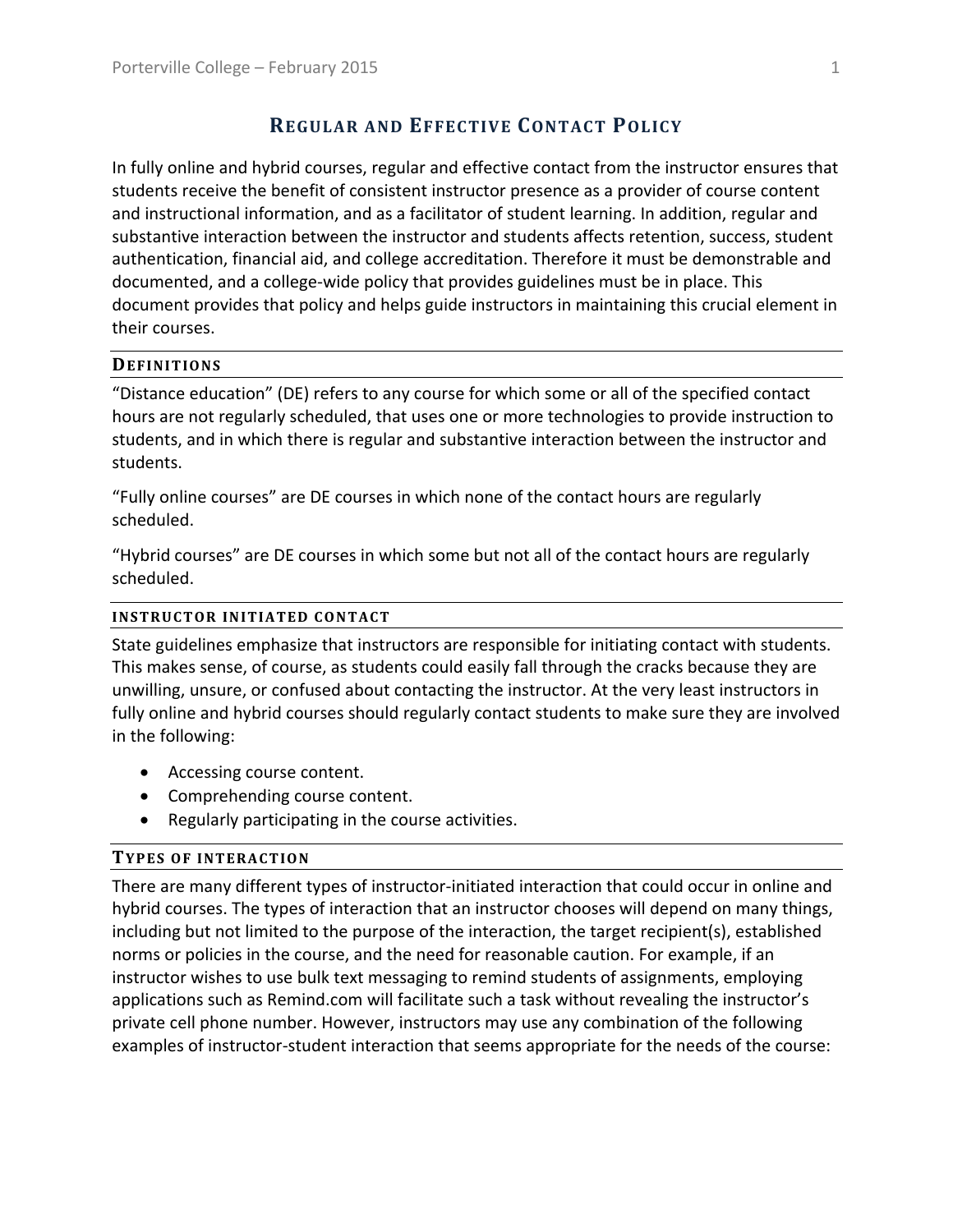- Email
- Private messaging system within the learning management system
- Discussion board posting
- Regular announcement through the learning management system announcement tool
- Live online chat (CCCConfer, Moodle Chat, Skype, etc.)
- Timely feedback on submitted work
- Telephone
- Text message (SMS)
- Instructor-prepared lectures or lecture material
- Instructor-assigned student work
- Feedback on student work

# **FREQUENCY OF INTERACTION**

The amount of instructor contact hours, per-week, in a distance education course should be comparable to that in an equivalent face‐to‐face section. However, due to the nature of distance education, the contact will be distributed in a manner that ensures regular contact throughout the week and for the duration of the term. As indicated in KCCD Board Policy, at a minimum, instructors should interact with students twice each week.

# **ESTABLISHING EXPECTATIONS**

Instructors should respond to student questions, emails, and other communication initiated by the student within 48 hours. Ideally, the division should work with instructors to establish an overarching policy for instructor contact with students, based on guidelines in this document. Once established, these policies will be explained in the course syllabus and/or other course documents as deemed appropriate. Also, this document shall include information on how the students can contact the instructor, with at least two separate methods for contacting the instructor clearly explained.

# **UNEXPECTED INSTRUCTOR ABSENCE**

If the instructor will be out of contact for any time not specified in the course documents, the instructor will notify students of the loss of contact and when they can expect regular contact with the instructor to resume. If the instructor's absence will exceed three instructional days (excluding weekend and holidays), then the instructor will submit an absence report so that a substitute can be assigned.

### **GUIDING REGULATIONS**

The California Community College Distance Education Guidelines states the following:

### *55204. Instructor Contact.*

*In addition to the requirements of section 55002 and any locally established requirements applicable to all courses, district governing boards shall ensure that:* 

*(a) Any portion of a course conducted through distance education includes regular effective contact between instructor and students, through group or individual meetings, orientation and review sessions, supplemental seminar or study sessions, field trips, library workshops, telephone contact, correspondence, voice mail, e-mail, or other activities. Regular effective contact is an academic and professional matter*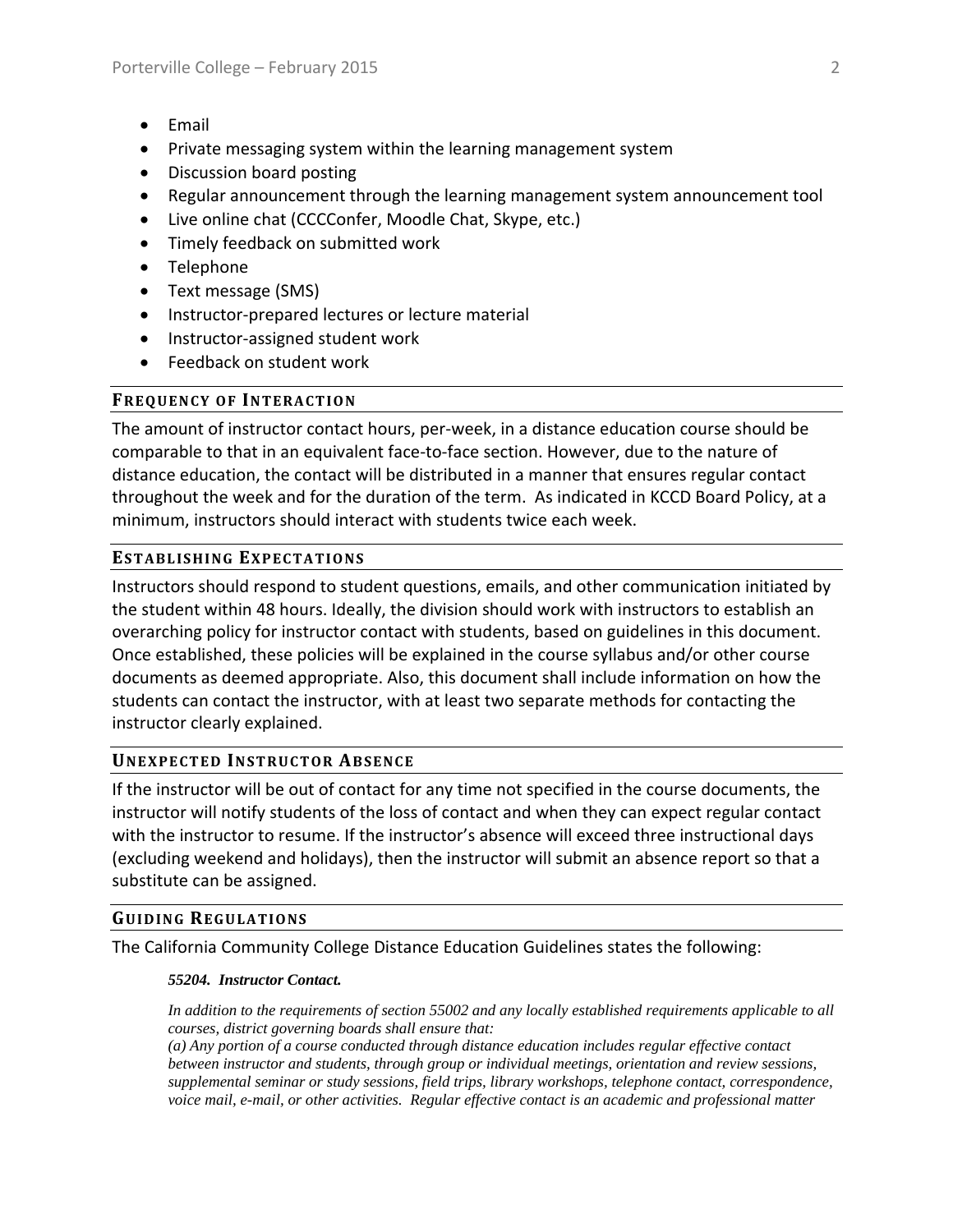#### *pursuant to sections 53200 et seq.*

*(b) Any portion of a course provided through distance education is conducted consistent with guidelines*  issued by the Chancellor pursuant to section 409 of the Procedures and Standing Orders of the Board of *Governors.* 

*NOTE: Authority cited: Sections 66700 and 70901, Education Code. Reference: Sections 70901 and 70902, Education Code.* 

#### *Guideline for Section 55204*

*This section defines what contact must be maintained between instructor and student. It is virtually identical to section 55211 which it replaces, except that language has been added to clarify that rules related to conduct of distance education and effective instructor contact apply to any portion of a course conducted through distance education.* 

*Subdivision (a) stresses the responsibility of the instructor in a DE course to initiate regular contact with enrolled students to verify their participation and performance status. The use of the term "regular effective contact" in this context suggests that students should have frequent opportunities to ask questions and receive answers from the instructor of record.* 

*The last published Distance Education Guidelines, March 2004, issued by the Chancellor pursuant to section 409 of the Procedures and Standing Orders of the Board of Governors, as referenced in subdivision (b), establishes the principle that for DE courses there are a number of acceptable interactions between instructor and student, not all of which may require in-person contact. Thus, districts and/or colleges will need to define "effective contact" including how often, and in what manner instructor-student interaction is achieved. It is important to document regular effective contact and how it is achieved. Since regular effective contact was declared an academic and professional matter, this documentation must include demonstration of collegial consultation with the academic senate, for example through its delegation to the local curriculum committee. A natural place for this to occur is during the separate course approval process (see section 55206) as well as during faculty evaluations, student surveys, and program review. Documentation should consist of the inclusion of information in applicable outlines of record on the type and frequency of interaction appropriate to each DE course/section or session. Local policies should establish and monitor minimum standards of regular effective contact.* 

The Accrediting Commission for Community and Junior Colleges (ACCJC), Western Association of Schools and Colleges (WASC), in the "Guide to Evaluating Distance Education and Correspondence Education," June 2013 edition, states:

#### *On page 2*

*Definition of Distance Education* 

*"Distance education is defined, for the purposes of accreditation review as a formal interaction which uses one or more technologies to deliver instruction to students who are separated from the instructor and which supports regular and substantive interaction between the students and instructor, either synchronously or asynchronously..."* 

*On page 9 Standard II.A.1.a Is there a policy that defines "regular and substantive interaction" for DE courses? (34 C.F.R. § 602.3.)*